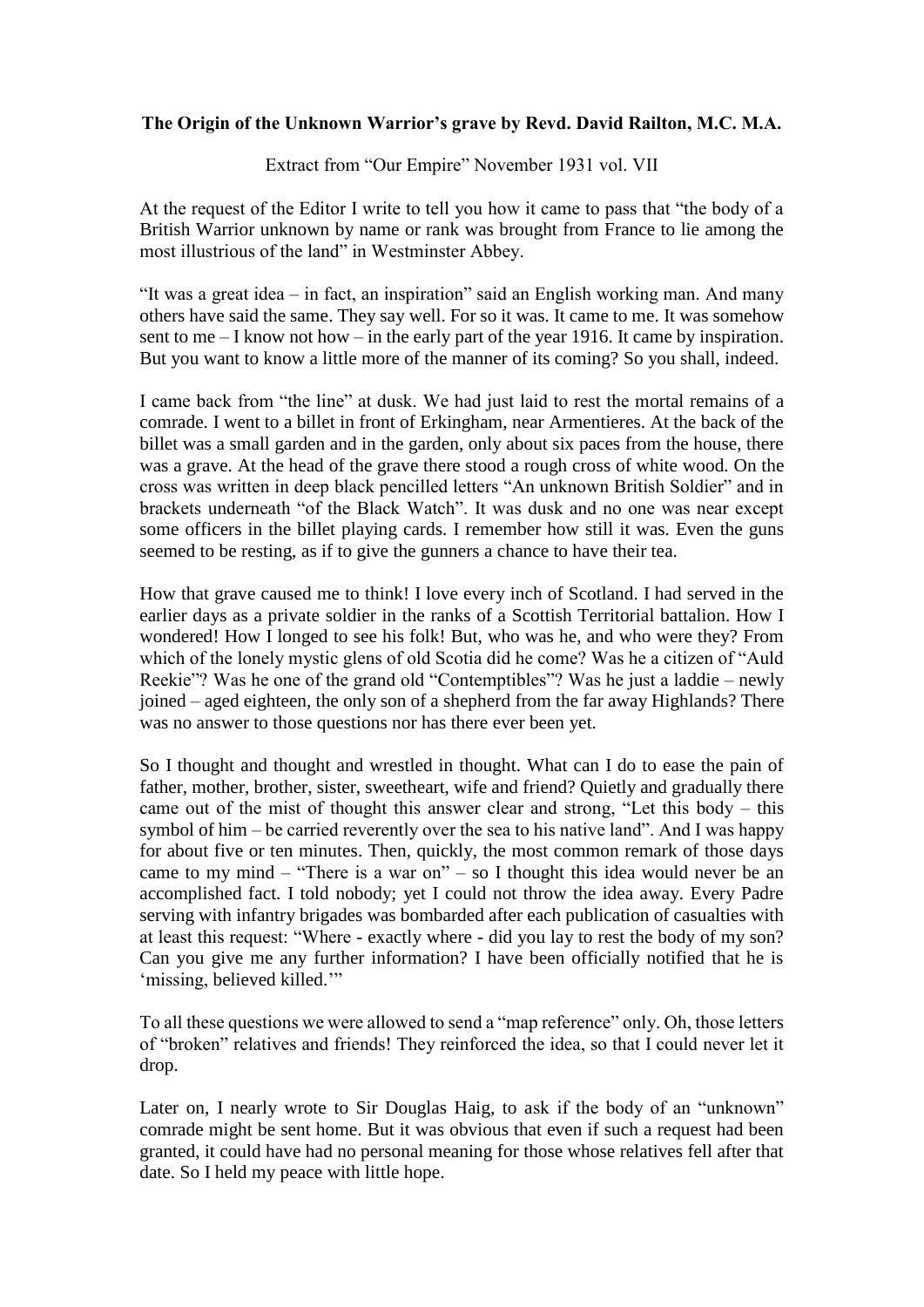I returned to Folkestone in 1919. Do you recall that dreadful year of reaction? Men and nations stumbled back like badly wounded and "gassed" warriors to their homes. The endless shedding of blood ceased but there was no real peace in the souls of men or nations.

The mind of the world was in a fever. Who of the "great" men would be likely to heed the request of an ordinary Padre at such a time? They were all busy. A failure to get the idea accepted might be final. What of the Prime Minister – Mr Lloyd George? He would act quickly if he approved of it. But if he did not? – and he was very powerful in those days.

I could surely go to the noble Haig, most brotherly of men? But I knew something of the strained relationship between soldiers and politicians and he probably would have to ask the Cabinet for leave, assuming he himself agreed. Then there was the Archbishop of Canterbury – wisest and most calm of all "moderns". But the politicians always lagged behind him, and they might debate it in a hurry and argue it away.

Why not His Majesty the King? After all, there had been no nobler or wiser King in this land. I knew the King would hear any citizen. He would, I felt somehow sure, agree, because he understands the hearts of the people. But I feared His Majesty's advisers might suggest an open space like Trafalgar Square, Hyde Park, or the Horse Guards for the tomb of the Unknown Comrade. Then the artists would come, and no one could tell what weird structure they might devise for a Shrine! There could be only one true Shrine for this purpose. The Unknown Comrade's body should rest, if it were possible, in Westminster Abbey – the Parish Church of the Empire. Sometimes I thought of sending this suggestion to one of the newspapers; but who is there that would risk so great a matter becoming a newspaper "stunt"?

Time went on. I spoke to my wife about it, and to an artist in Folkestone. They agreed it would be wise to wait a bit longer but the artist urged me to decide soon which of the men "in authority" I would ask. I waited until August 1920. The rush and noise of "Peace" quarrels seemed to be dying down. Was this a good time? My wife said "Now or never!" So I wrote to the Right Reverend Bishop Herbert Ryle, then Dean of Westminster. I had never written or spoken to the Dean. I asked him if he would consider the possibility of burying in the Abbey the body of one of our unknown comrades. I also made bold to suggest that a real "War" flag in my possession be used at such a burial, rather than a new flag of no "Service" experience.

Three days later the Dean replied to my letter as follows:

"I am perhaps not altogether in a position to give you a final decision on either of your two suggestions. But they make a strong appeal to me. On first consideration of them I find myself warmly inclined to favour them… If I could obtain the War Office permission, I think I could carry out the rest of the proposal – the interment, etc… However, I must not move, or talk, too fast. The idea shall germinate."

August went by and September. No further news! The first and second weeks in October brought nothing. But on October 19, 1920, the Dean wrote me the letter which I knew would find a grateful response in the hearts of most of the people in our land,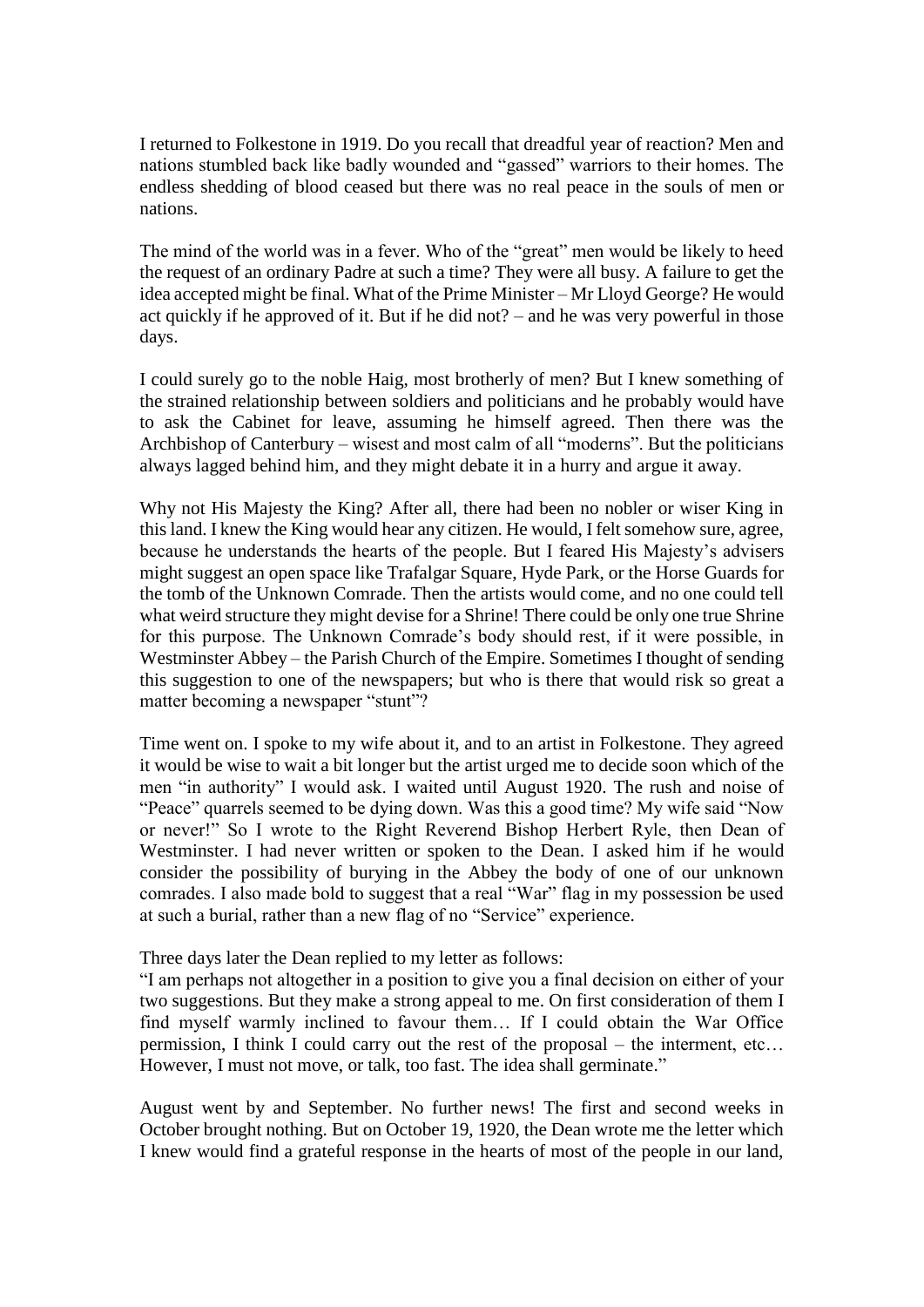and perhaps in time, of other lands as well. I will quote the Dean's letter in full, as it is typical of his courtesy and practical manner of getting to work without saying much.

"The Deanery, Westminster SW1

Dear Mr Railton,

The idea which you suggested to me in August I have kept steadily in view ever since. I have been occupied actively upon it for the last two or three weeks. It has necessitated communication with the War Office, Prime Minister, Cabinet and Buckingham Palace. The announcement which the Prime Minister will, or intends to, make this afternoon, will show how far the Government is ready to co-operate.

Once more I express my warm acknowledgement and thanks for your letter.

Yours sincerely Herbert E. Ryle, Bp. October 19, 1920"

It is therefore to this most noble Dean – since passed to his rest – that we owe the carrying out of the whole idea. To this day I do not know what difficulties he had to overcome. Bishop Ryle was a great man and a humble man. Without his consent and aid, the Shrine would never have been in the Abbey, If "Officialdom" can place the monument of so great and world-famed a man as Kitchener, creator of armies, in an out of the way corner of the Horse Guards, what might they have done with the body of an unknown warrior?

How wonderful Bishop Ryle worked at every detail. At his suggestion French soil was brought in 100 sandbags, with which to fill in the grave. He agreed to accept the Union Jack – the Padre's flag – for use on that day. A year later, he actually arranged to allow a squad of a battalion in which I served to place the flag on the pillar where it now is.

The only request the noble Dean did not see his way to grant was the suggestion I gave him – from a relative of mine – that the tomb should be described as that of the Unknown "Comrade" rather than "Warrior". I preferred that title, as I thought that most people might consider "Warrior" to mean "soldier"; whereas it means "sailor" just as much; also, it seemed more homely and friendly.

The flag which is now in the Abbey was used during the War at Holy Communion, as a covering for the rough box, or table, altars. It was used at Church Parades and Ceremonial Parades. It was the covering – often the only covering – of the slain, as their bodies were laid to rest. For all I know it may have been used in Belgium or France when the actual "Unknown Warrior" was slain. For the "unknown" received exactly the same attention as the "known". It is not a new "bit of bunting" bought for the occasion but a real symbol of every Briton's life. Indeed, it is literally tinged with the life-blood of fellow Britons.

I am sometimes asked if our people have really grasped the meaning of that Tomb. I can only say that I have received numerous letters, and many men and women have spoken to me about it. They have all grasped something of the true meaning. Those whose loved ones were amongst the "unknown" know that in this Tomb there may be